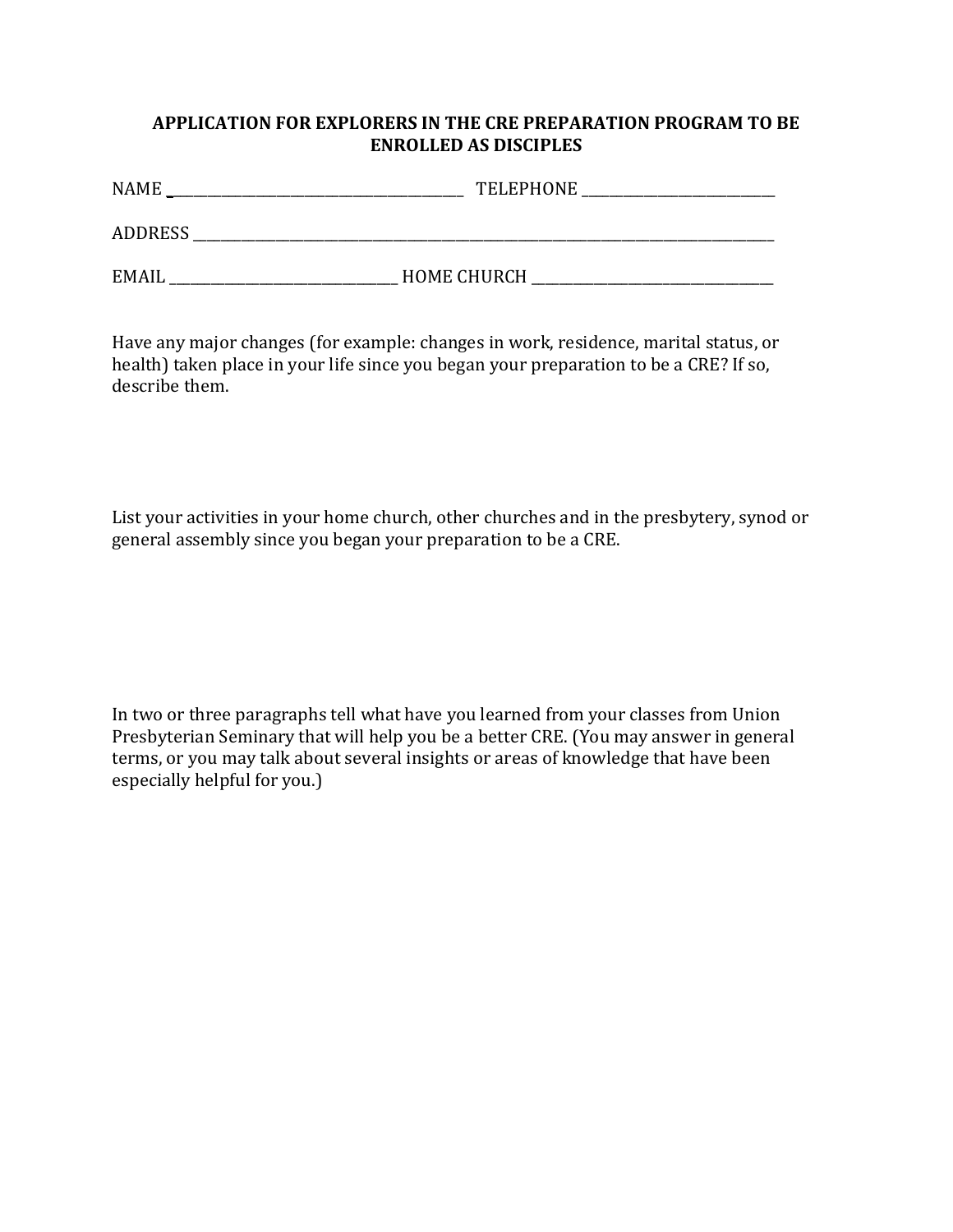In one or two paragraphs tell how your understanding of your faith has developed (and perhaps changed) since you began your preparation to be a CRE.

In one or two paragraphs tell how your understanding of the life and ministry of the church has developed (and perhaps changed) since you began your preparation to be a CRE.